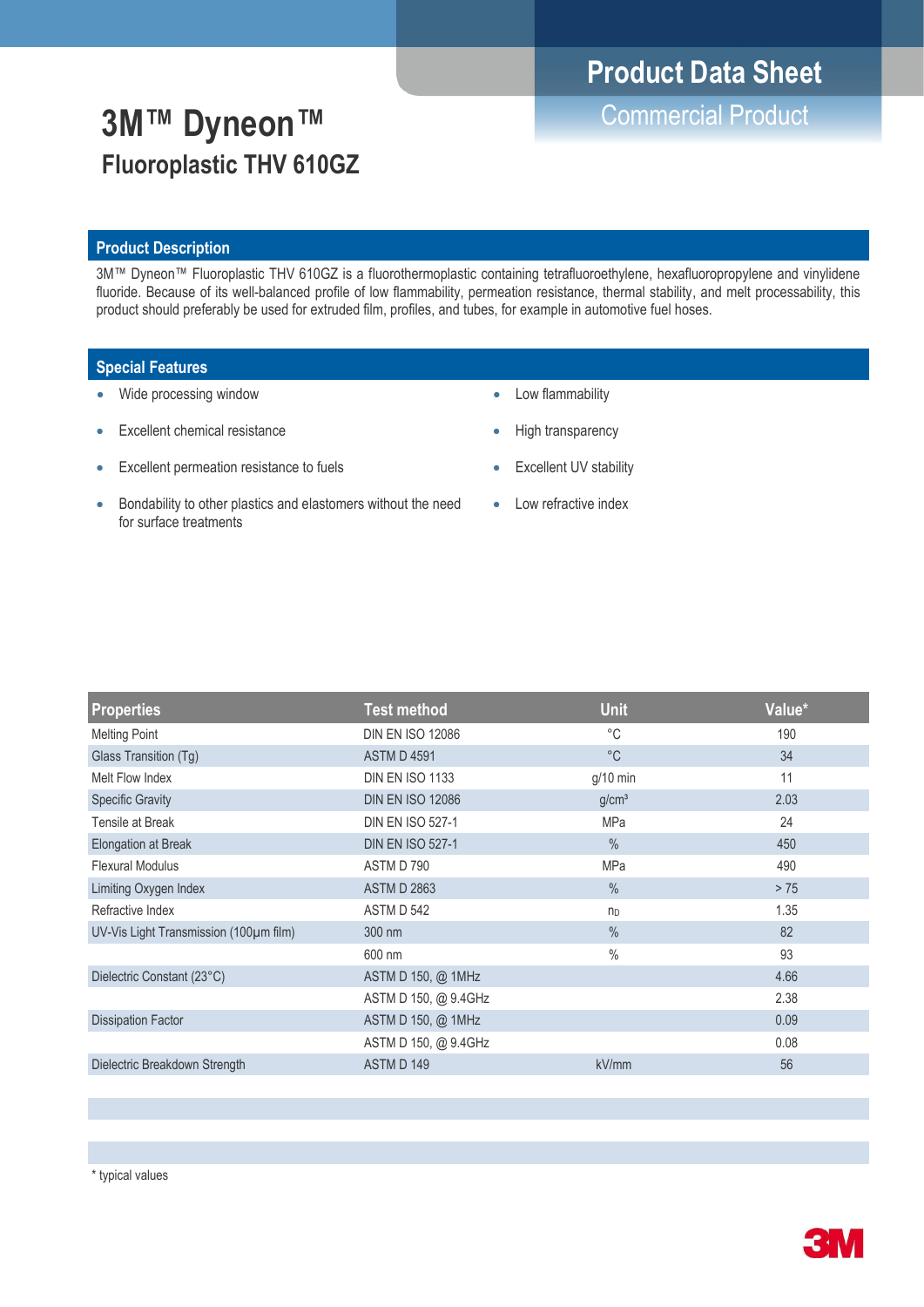# **3M™ Dyneon™** Commercial Product **Fluoroplastic THV 610GZ**

# **Typical Properties**

3M™ Dyneon™ Fluoroplastic THV 610GZ provides a balance of low temperature processing, low flammability, thermal stability, and good permeation resistance. This product exhibits excellent weatherability and good anti-soiling properties.

### **Typical Applications**

3M™ Dyneon™ Fluoroplastic THV 610GZ extends the melting point of THV grades to include those applications which require higher temperature service capabilities than are available from other THV grades. This grade provides good flexibility versus other fluoroplastics, but it is stiffer than the other grades of THV as the data below shows. Its present applications range from barrier layer in automotive hoses to protective layers in photovoltaic backsheets.

#### **Processing Recommendations**

The processing recommendations depend on a variety of factors and it is best advised to contact a technical service person before embarking on extrusion trials. However, one can use the following as a starting point for the extrusion of THV 610GZ.

Cooling on the feed throat of the extruder to maintain a temperature of 30 – 70 °C, Zone 1 210 °C, Zone 2 240 °C, Zone 3 265 °C, the die and other tooling around 280 °C. Typical processing temperatures for injection moulding are around 275 – 290 °C for the nozzle temperature and 50 – 100 °C for the mould. A screen pack of 1000 µm / 500 µm / 200 µm is recommended. Corrosion resistant equipment and an air exhausting system are highly recommended for safe processing.

## **Storage and Handling**

3M™ Dyneon™ Fluoroplastic THV 610GZ has an unlimited shelf life provided it is stored in a clean, dry place. THV 610GZ is hydrophobic, and generally does not require drying before processing unless high humidity conditions create surface moisture adsorption.

#### **Safety Instructions**

Follow the normal precautions observed with all fluorothermoplastic materials.

Please consult the Material Safety Data Sheet and Product Label for information regarding the safe handling of the material. By following all precautions and safety measures, processing these products poses no known health risks. General handling/processing precautions include: 1) Process only in wellventilated areas. 2) Do not smoke in areas contaminated with powder/residue from these products. 3) Avoid eye contact. 4) If skin comes into contact with these products during handling, wash with soap and water afterwards. 5) Avoid contact with hot fluoropolymer.

Potential hazards, including release of toxic vapours, can arise if processing occurs under excessively high temperature conditions. Vapour extractor units should be installed above processing equipment. When cleaning processing equipment, do not burn off any of this product with a naked flame or in a furnace.

#### **Delivery Form**

3MTM Dyneon™ Fluoroplastic THV 610GZ is delivered in pellet form.

Packaging size is:

• 50 kg cardboard box, containing two PE-bags each with 25 kg content